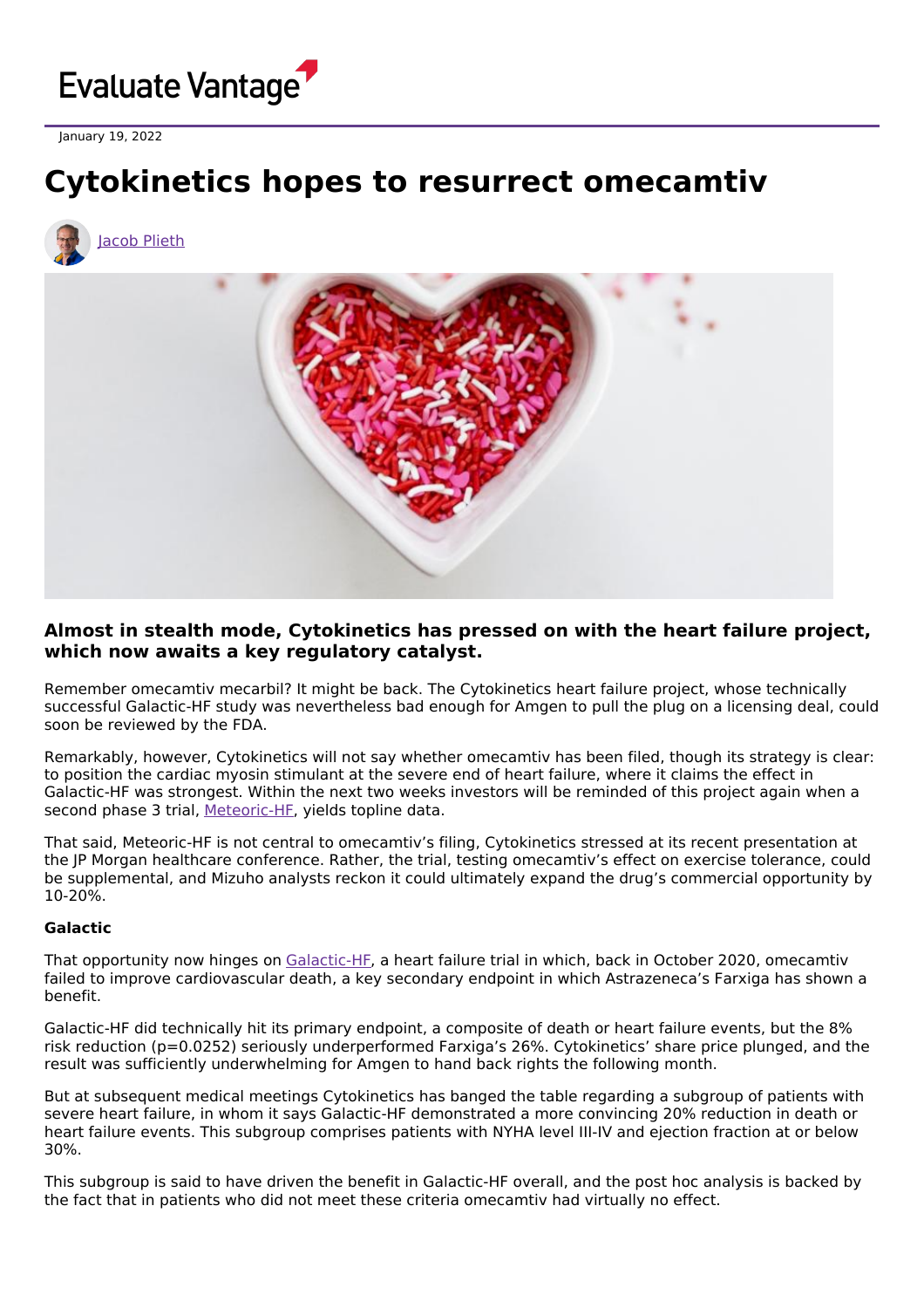# Primary Outcome in Severe HF: HR = 0.80 (0.71, 0.90) (Severe HF defined as NYHA III-IV, EF ≤30%, HF hosp <6 mos)<sup>1,2</sup>



1. Felker GM, Omecamtiv Mecarbil in Patients with Severe Heart Failure An Analysis from GALACTIC-HF, ESC Heart Failure 2021, June 2021 2. Felker GM, et al. Assessment of Omecamtiv Mecarbil for the Treatment of Patients With Severe Heart Failure. JAMA Cardiology, October 2021.

Subgroup analysis of Galactic-HF. Source: Cytokinetics.

This might have been a post hoc data dredge, but investors seem to have bought into the story. Since October 2020 [Cytokinetics](https://www.evaluate.com/vantage/articles/news/snippets/cytokinetics-heart-win-might-make-bristol-wince) shares have more than doubled, though this will also have been down to success with aficamten (CK-274), a separate project.

Cytokinetics has sold a small royalty on both assets to Royalty Pharma in two separate transactions, of which the one on aficamten, signed two weeks ago, was done specifically to fund omecamtiv's potential commercialisation.

The proof of the enthusiasm lies in regulatory interactions, though Cytokinetics remains guarded over whether omecamtiv has even been filed. The group had targeted filing by 2021 year end, but decided not to reveal anything until the submission was accepted or rejected. "As the FDA has up to 60 days to communicate back to us we'll be communicating the status of that NDA hopefully soon," Robert Blum, its chief executive, told JP Morgan.

#### **Meteoric**

Meanwhile, the Meteoric-HF trial assesses how omecamtiv might improve exercise capacity in heart failure patients, specifically looking at change in peak VO2 on cardiopulmonary exercise testing from baseline to week 20, versus placebo.

Peak VO2 measures the amount of oxygen that can be delivered to tissues, and Meteoric-HF enrolled patients described as quite severely depressed in terms of oxygen delivery, specifically with peak VO2 of less than 75% of normal. Cytokinetics says the study is powered to show relatively small increases, but investors should focus on clinical relevance rather than mere statistical significance.

Cytokinetics says omecamtiv probably needs to show at least a 1ml/kg/min increase from baseline in peak VO2 – adjusted for placebo – to be clinically meaningful. Much will therefore hinge on how the placebo recipients perform.

The best case has omecamtiv approved this year, with a positive Meteoric-HF readout leading to a supplemental NDA filing to expand its label. Should such an admittedly low-probability scenario come about